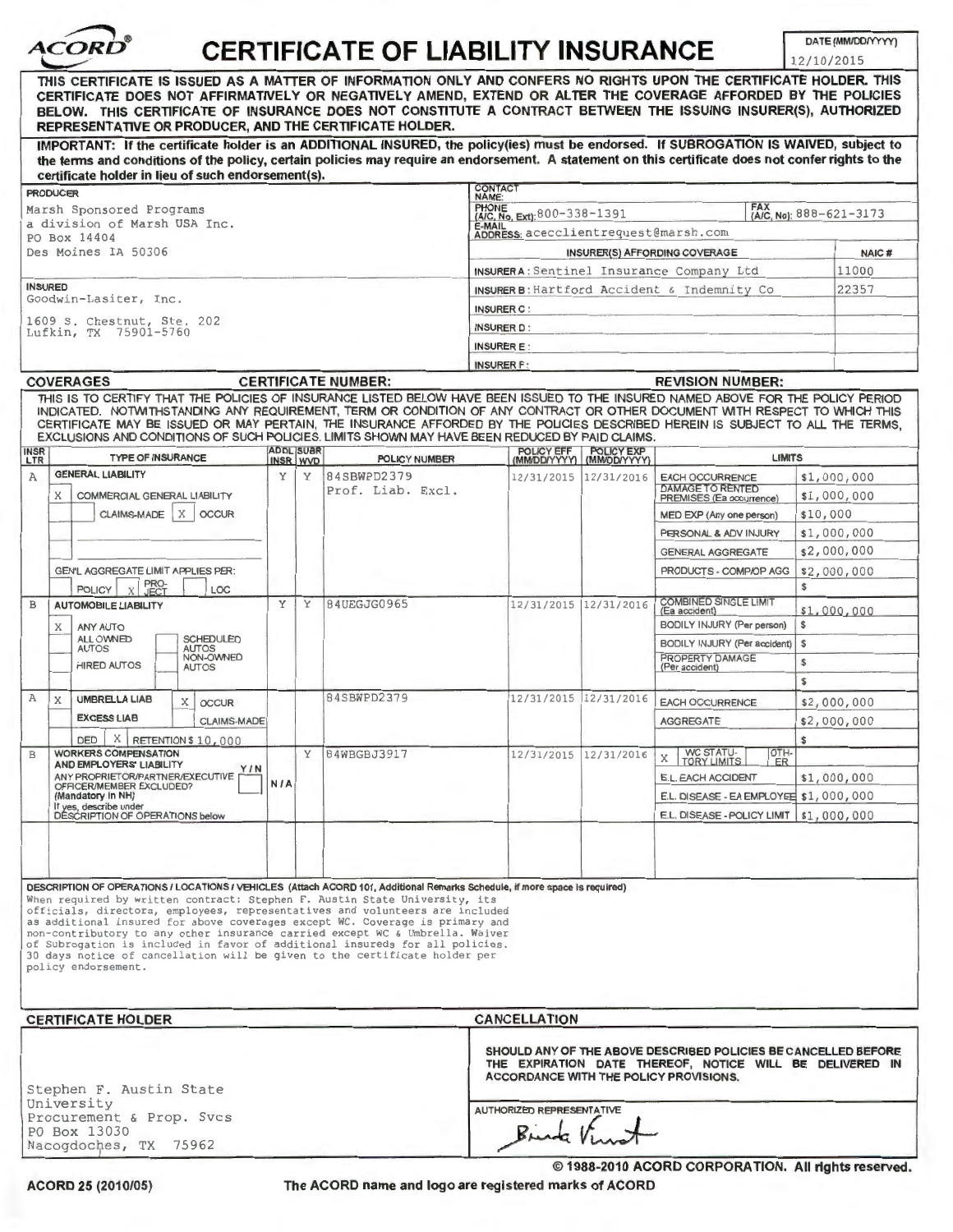## ADDITIONAL COVERAGES BY WRITIEN CONTRACT, AGREEMENT OR PERMIT

This is a summary of the coverage provided under the following form (complete form available):

# BUSINESS LIABILITY COVERAGE FORM SS 00 08 04 05

#### Additional Insured When Required by Written Contract, Written Agreement or Permit

WHO IS AN INSURED under Section C. is amended to include as an additional insured, but only with respect to liability for "bodily injury", "property damage" or "personal and advertising injury" caused, in whole or in part, by your acts or omissions or the acts or omissions of those acting on your behalf:

- (a) In the performance of your ongoing operations;
- (b) In connection with your premises owned by or rented to you; or
- (c) In connection with "your work" and included within the "products completed operations hazard", but only if
	- (i) The written contract or written agreement requires you to provide such coverage to such additional insured; and
	- (ii) This Coverage Part provides coverage for "bodily injury" or "property damage" included within the "products completed operations hazard".

The person(s) or organization(s) are additional insureds when you have agreed, in a written contract, written agreement or because of a permit issued by a state or political subdivision, that such person or organization be added as an additional insured on your policy, provided the injury or damage occurs subsequent to the execution of the contract or agreement, or the issuance of the permit.

A person or organization is an additional insured under the provision only for that period of time required by the contract, agreement or permit.

With respect to the insurance afforded to the additional insured, this insurance does not apply to: "Bodily injury", "property damage" or "personal and advertising injury" arising out of the rendering of, or failure to render, any professional architectural, engineering or surveying services, including:

- (a) The preparing, approving, or failure to prepare or approve, maps, shop drawings, opinions, reports, surveys, field orders, change orders, designs or drawings and specification: or
- (b) Supervisory, inspection, architectural or engineering activities.

The lim its of insurance that apply to additional insureds are described in Section D. Limits Of Insurance.

How this insurance applies when other insurance is available to an additional insured is described in the Other Insurance Condition in Section E. Liability And Medical Expenses General Conditions.

No person or organization is an insured with respect to the conduct of any current or past partnership, joint venture or limited liability company that is not shown as a Named Insured in the Declarations.

#### Other Insurance

If other valid and collectible insurance is available for a loss we cover under this Coverage Part, our obligations are limited as follows :

When You Add Others As An Additional Insured To This Insurance: That is other insurance available to an additional insured. However, the following provisions apply to other insurance available to any person or organization who is an additional insured under this Coverage Part:

- (a) Primary Insurance When Required By Contract: This insurance is primary if you have agreed in a written contract, written agreement or permit that this insurance be primary. If other insurance is also primary, we will share with all that other insurance by the method described in c. below.
- (b) Primary And Non-Contributory To Other Insurance When Required By Contract: If you have agreed in a written contract. written agreement or permit that this insurance is primary and non-contributory with the additional insured's own insurance, this insurance is primary and we will not seek contribution from that other insurance.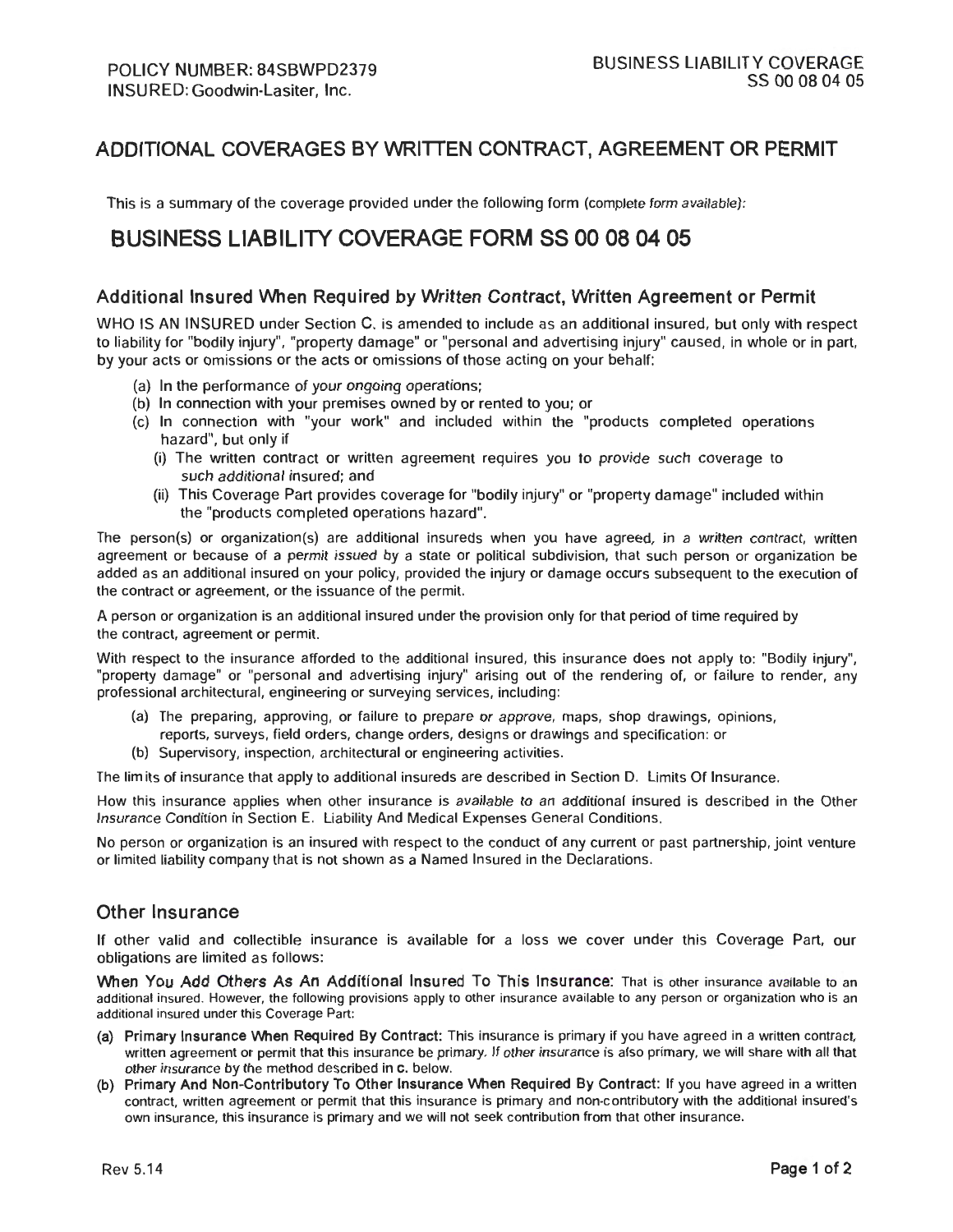Paragraphs (a) and (b) do not apply to other insurance to which the additional insured has been added as an additional insured.

#### c. Method Of Sharing

If all the other insurance permits contribution by equal shares, we will follow this method also. Under this approach, each insurer contributes equal amounts until it has paid its applicable limit of insurance or none of the loss remains, whichever comes first.

If any of the other insurance does not permit contribution by equal shares, we will contribute by limits. Under this method, each insurer's share is based on the ratio of its applicable limit of insurance to the total applicable limits of insurance of all insurers.

### Waiver of Subrogation

If you have waived any rights of recovery against any person or organization for all or part of any payment, including Supplementary Payments, we have made under this Coverage Part, we also waive that right, provided you waived your rights of recovery against such person or organization in a contract, agreement or permit that was executed prior to the injury or damage